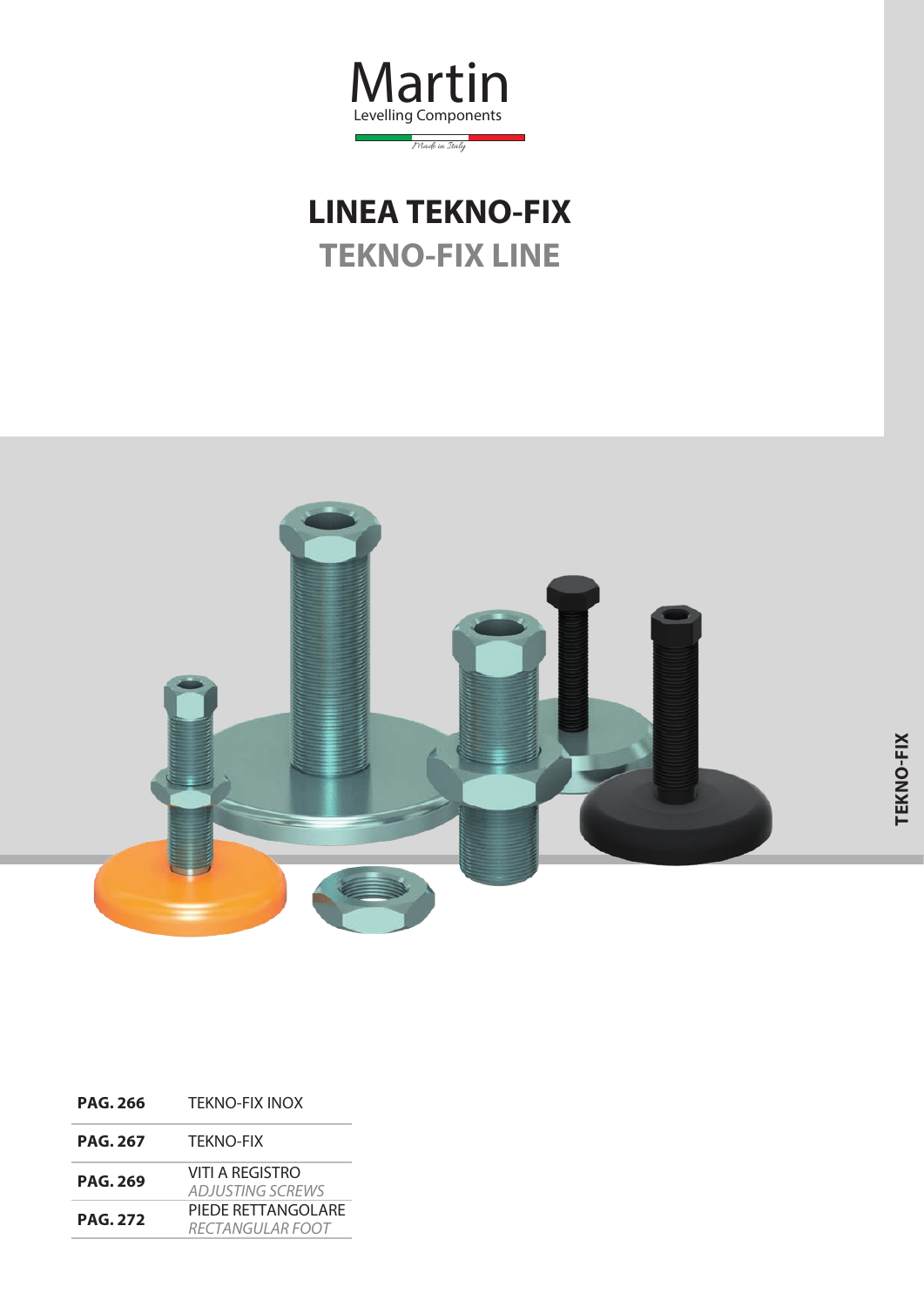

#### **Piede in Inox Antiscivolo**

**Caratteristiche: BASE E VITE CON FORO PASSANTE** *Features: BASE AND SCREW WITH THROUGH HOLE*





| <b>CODICE</b><br><b>CODE</b> |    | <b>CARICO</b><br><b>STATICO</b> |       |         |                                     |    |     |     |       |
|------------------------------|----|---------------------------------|-------|---------|-------------------------------------|----|-----|-----|-------|
| <b>STANDARD</b>              | А  | в                               | D     |         | <b>STATIC LOAD</b><br><b>NEWTON</b> |    |     |     |       |
| 126011                       | 31 | 121                             | ø 120 | M30x1.5 | 18                                  | 19 | 152 | 160 | 45000 |

Materiale:

. Base acciaio inox AISI304

. Stelo acciaio inox AISI303

. Gomma per Base antiscivolo FDA NBR nero 90Shore

. Dado per attacco acciaio inox AISI304

*MaterialS*

*. Stainless Steel AISI304 Base*

*. Stainless Steel AISI303 stem*

*. Anti-slip pad black FDA NBR rubber 90Shore*

*. Stainless Steel AISI304 nut*

#### **COME USARE TEKNO-FIX** *HOW TO USE TEKNO-FIX*

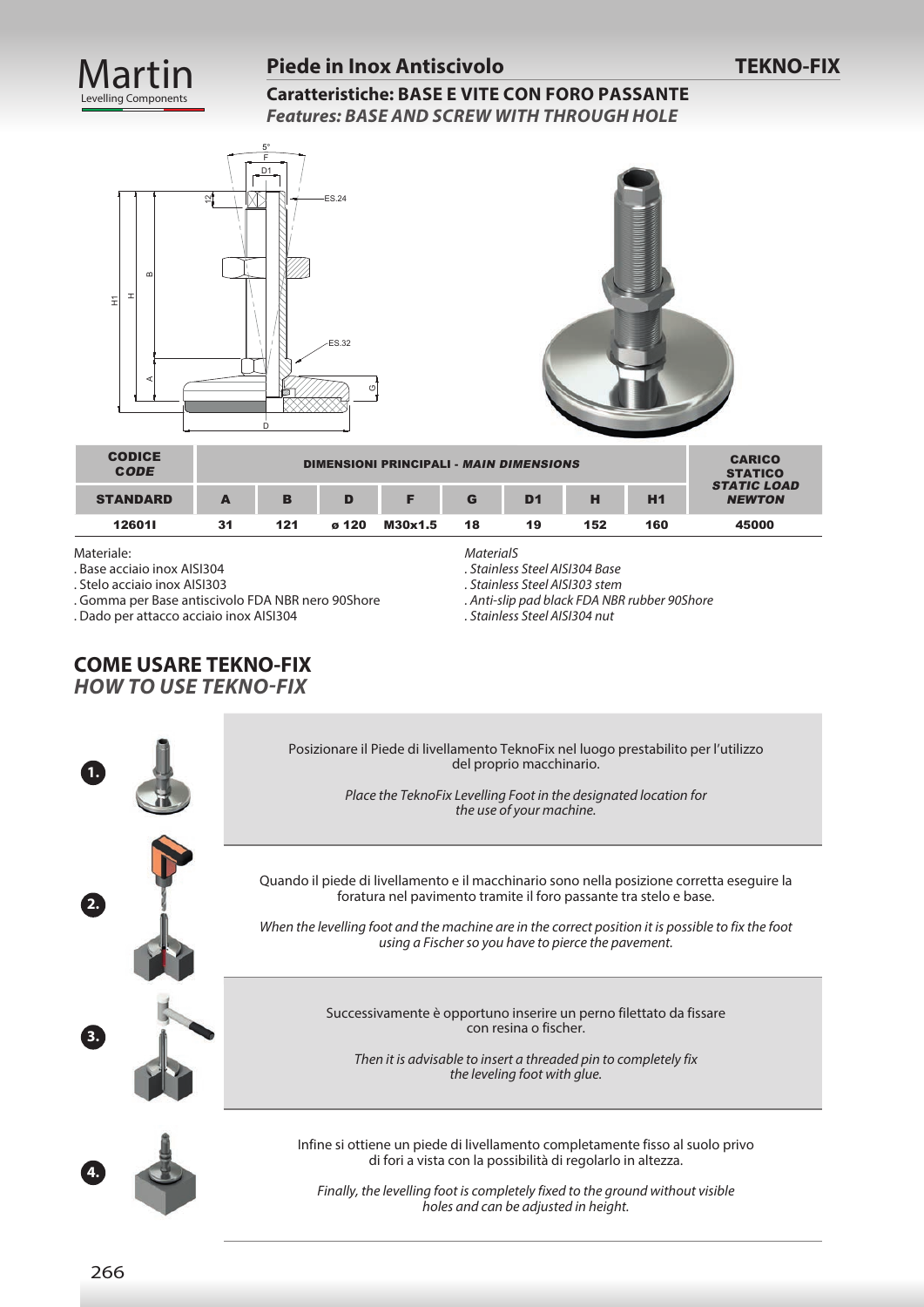## Martin<br>Levelling Components

**Caratteristiche: BASE E VITE CON FORO PASSANTE, PASSO FINE** *Features: BASE AND SCREW WITH THROUGH HOLE, THIN PITCH*





| H<br>되<br>O<br>F                                 | F                                            |                |                                    |          |                      |                              |                                                |                          |                                                       |
|--------------------------------------------------|----------------------------------------------|----------------|------------------------------------|----------|----------------------|------------------------------|------------------------------------------------|--------------------------|-------------------------------------------------------|
| <b>CODICE - CODE</b>                             |                                              |                |                                    |          |                      |                              | DIMENSIONI PRINCIPALI - MAIN DIMENSIONS        |                          | <b>CARICO STATICO</b>                                 |
| standard - standard                              |                                              | D              | D <sub>1</sub>                     | Э        |                      | F                            | G                                              | н                        | <b>STATIC LOAD</b><br>H <sub>1</sub><br><b>NEWTON</b> |
| <b>12620V</b>                                    |                                              | Ø 100          | Ø 13                               | 24       |                      | <b>M24X2</b>                 | 18                                             | 141<br>174               | 60000                                                 |
| 12620F                                           |                                              | Ø 100          | Ø <sub>13</sub>                    | 24       |                      | <b>M24X2</b>                 | 18                                             | 141<br>174               | 60000                                                 |
| 12621V                                           |                                              | Ø 100          | Ø <sub>13</sub>                    | 24       |                      | <b>M24X2</b>                 | 18                                             | 87<br>120                | 60000                                                 |
| 12621F                                           |                                              | Ø 100          | Ø <sub>13</sub>                    | 24       |                      | <b>M24X2</b>                 | 18                                             | 87<br>120                | 60000                                                 |
| <b>12617V</b>                                    |                                              | Ø 120          | Ø <sub>22</sub>                    | 41       |                      | <b>M35X2</b>                 | 25                                             | 100<br>140               | 90000                                                 |
| 12617F<br><b>12618V</b>                          |                                              | Ø 120<br>Ø 120 | Ø <sub>22</sub><br>Ø <sub>22</sub> | 41<br>41 |                      | <b>M35X2</b><br><b>M36X2</b> | 25<br>25                                       | 100<br>140<br>100<br>140 | 90000<br>90000                                        |
| 12618F                                           |                                              | Ø 120          | Ø <sub>22</sub>                    | 41       |                      | <b>M36X2</b>                 | 25                                             | 100<br>140               | 90000                                                 |
| 12619V                                           |                                              | Ø 120          | Ø <sub>22</sub>                    | 41       |                      | <b>M35X2</b>                 | 25                                             | 177<br>217               | 90000                                                 |
| 12619F                                           |                                              | Ø 120          | Ø <sub>22</sub>                    | 41       |                      | <b>M35X2</b>                 | 25                                             | 177<br>217               | 90000                                                 |
| 12623V                                           |                                              | Ø 150          | Ø <sub>22</sub>                    | 41       |                      | <b>M35X2</b>                 | 25                                             | 100<br>140               | 90000                                                 |
| 12623F                                           |                                              | Ø 150          | Ø <sub>22</sub>                    | 41       |                      | <b>M35X2</b>                 | 25                                             | 100<br>140               | 90000                                                 |
| <b>12624V</b>                                    |                                              | Ø 150          | Ø <sub>22</sub>                    | 41       |                      | <b>M36X2</b>                 | 25                                             | 100<br>140               | 90000                                                 |
| 12624F<br><b>12625V</b>                          |                                              | Ø 150<br>Ø 150 | Ø <sub>22</sub><br>Ø <sub>22</sub> | 41<br>41 |                      | <b>M36X2</b><br><b>M35X2</b> | 25<br>25                                       | 100<br>140<br>177<br>217 | 90000<br>90000                                        |
| 12625F                                           |                                              | Ø 150          | Ø <sub>22</sub>                    | 41       |                      | <b>M35X2</b>                 | 25                                             | 177<br>217               | 90000                                                 |
| 12626V                                           |                                              | Ø 150          | Ø <sub>22</sub>                    | 41       |                      | <b>M36X2</b>                 | 25                                             | 177<br>217               | 90000                                                 |
| 12626F                                           |                                              | Ø 150          | Ø <sub>22</sub>                    | 41       |                      | <b>M36X2</b>                 | 25                                             | 177<br>217               | 90000                                                 |
| Codice + $F =$ finitura fosfatata<br>H<br>Ξ<br>O | D1.<br>$CH1^2$<br>CH2 <sup>2</sup><br>F<br>D |                |                                    |          | <b>TEKNO-FIX CNC</b> |                              |                                                |                          | "F" CODE = surface finishing: phosphated              |
| CODICE - <i>CODE</i>                             |                                              |                |                                    |          |                      |                              | DIMENSIONI PRINCIPALI - <i>MAIN DIMENSIONS</i> |                          | <b>CARICO SCARICO</b><br><b>STARTING LOAD</b>         |
| <b>STANDARD</b> - standard                       | D                                            | D <sub>1</sub> |                                    | CH1/CH2  | F                    | G                            | н                                              | <b>H1</b>                | <b>NEWTON</b>                                         |
| 12622                                            | ø 80                                         | ø 16           | 24                                 | 36       | M30x2                | 20                           | 75                                             | 126                      | 70000                                                 |
| 12627                                            | ø 68                                         | ø 12           | 19                                 | 27       | <b>M27x2</b>         | 25                           | 78                                             | 134                      | 65000                                                 |
| 12627/60                                         | ø 68                                         | ø 12           | 19                                 | 27       | <b>M27x2</b>         | 25                           | 63                                             | 113                      | 65000                                                 |
| 12627/90                                         | ø 68                                         | ø 12           | 19                                 | 27       | <b>M27x2</b>         | 25                           | 93                                             | 143                      | 65000                                                 |
| 12627/110                                        | ø 68                                         | ø 12           | 19                                 | 27       | <b>M27x2</b>         | 25                           | 108                                            | 163                      | 65000                                                 |
| 12627/130                                        | ø 68                                         | ø 12           | 19                                 | 27       | <b>M27x2</b>         | 25                           | 128                                            | 183                      | 65000                                                 |



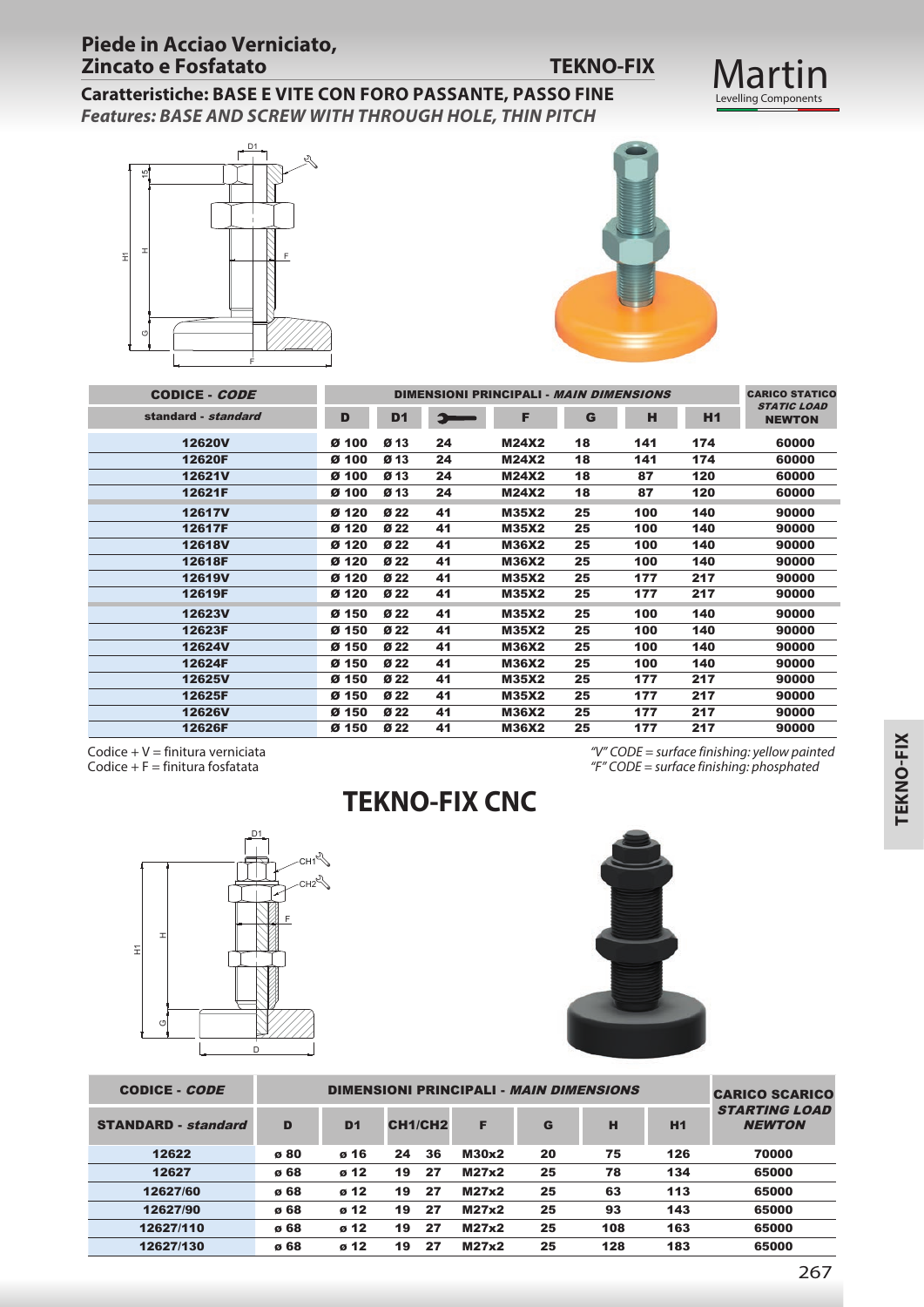

#### **Piede in Acciao Zincato TEKNO-FIX**

**Caratteristiche: BASE E VITE CON FORO PASSANTE, PASSO FINE** *Features: BASE AND SCREW WITH THROUGH HOLE, THIN PITCH*





| CODICE - CODE | D     | D <sub>1</sub> |    |       | G  | н   | H1  | <b>CARICO STATICO</b><br><b>STATIC LOAD</b><br><b>NEWTON</b> |
|---------------|-------|----------------|----|-------|----|-----|-----|--------------------------------------------------------------|
| 12628         | Ø 150 | 26             | 46 | M42x2 | 15 | 119 | 154 | 100000                                                       |
| 12629         | Ø 100 | 22             | 41 | M36x3 | 15 | 118 | 148 | 90000                                                        |

**Caratteristiche: BASE CON NICCHIA, VITE ESAGONALE** *Features: BASE WITH NICHE, HEXAGONAL SCREW*



• Materiale base: acciaio zincato C40. Materiale stelo: acciaio brunito.

• *Galvanized steel base (C40). Burnished screw.*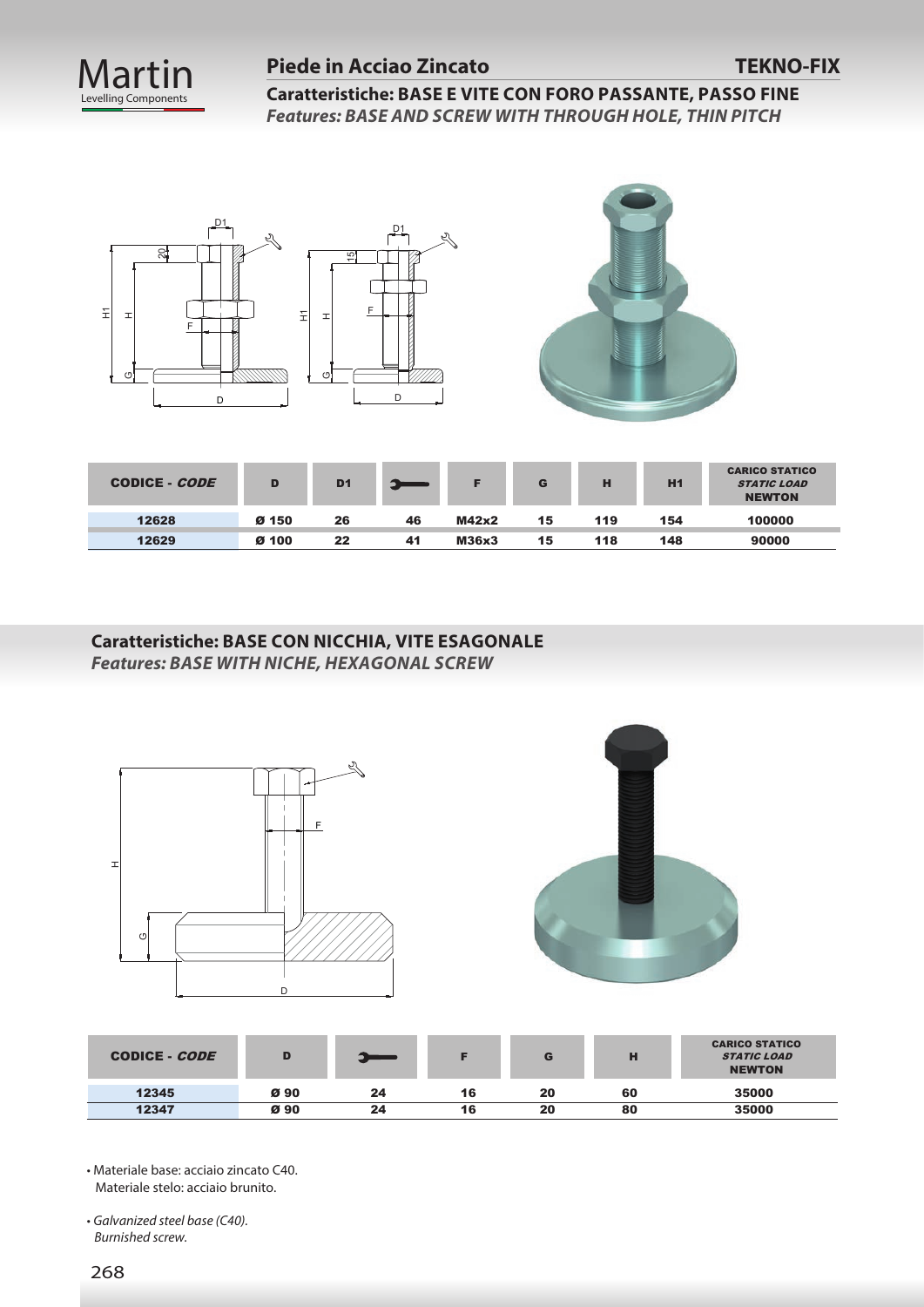### **Viti a Registro Zincate e Fosfatate TEKNO-FIX**

Martin<br>Levelling Components

### **Caratteristiche: VITE CON FORO PASSANTE, PASSO FINE**

*Features: SCREW WITH THROUGH HOLE, THIN PITCH*





| CODICE - CODE | <b>DIMENSIONE BASE</b><br><b>BASE DIMENSION</b> | н   |    | D <sub>1</sub> | F  | <b>CARICO STATICO</b><br><b>STATIC LOAD</b><br><b>NEWTON</b> |
|---------------|-------------------------------------------------|-----|----|----------------|----|--------------------------------------------------------------|
| 19100Z/1.5    | M30X1.5                                         | 110 | 24 | 27             | 17 | 70000                                                        |
| 19100F/1.5    | M30X1.5                                         | 110 | 24 | 27             | 17 | 70000                                                        |
| 19100Z        | <b>M30X2</b>                                    | 110 | 24 | 27             | 17 | 70000                                                        |
| <b>19100F</b> | <b>M30X2</b>                                    | 110 | 24 | 27             | 17 | 70000                                                        |
| 19101Z        | <b>M36X2</b>                                    | 110 | 27 | 33             | 17 | 90000                                                        |
| 19101F        | M36X2                                           | 110 | 27 | 33             | 17 | 90000                                                        |
| 19101Z/F21    | <b>M36X2</b>                                    | 110 | 27 | 33             | 21 | 90000                                                        |
| 19101F/F21    | <b>M36X2</b>                                    | 110 | 27 | 33             | 21 | 90000                                                        |

Codice  $+ Z =$  finitura zincata Codice  $+ F =$  finitura fosfatata  *""Z" CODE = surface finishing: zinc "F" CODE = surface finishing: phosphated*

• Materiale: acciaio zincato FE. Applicazioni: macchine utensili, basamenti macchina

• *Material: galvanized steel. Application: machine tools, machine beds a.s.o.*





| <b>CODICE - CODE</b> |                  |       | <b>CH</b> | н  |
|----------------------|------------------|-------|-----------|----|
| <b>ZINCATA</b>       | <b>FOSFATATA</b> |       |           |    |
| <b>DD24X2Z</b>       | <b>DD24X2F</b>   | M24x2 | 36        | 18 |
| <b>DD27X2Z</b>       | <b>DD27X2F</b>   | M27x2 | 41        | 12 |
| <b>DD30X2Z</b>       | <b>DD30X2F</b>   | M30x2 | 36        | 11 |
| <b>DD35X2Z</b>       | <b>DD35X2F</b>   | M35x2 | 55        | 15 |
| <b>DD36X2Z</b>       | <b>DD36X2F</b>   | M36x2 | 55        | 15 |
| <b>DD36X3Z</b>       | <b>DD36X3F</b>   | M36x3 | 55        | 15 |
| <b>DD42X2Z</b>       | <b>DD42X2F</b>   | M42x2 | 65        | 20 |

• Materiale: acciaio zincato FE. Applicazioni: macchine utensili, basamenti macchina

• *Material: galvanized steel. Application: machine tools, machine beds a.s.o.*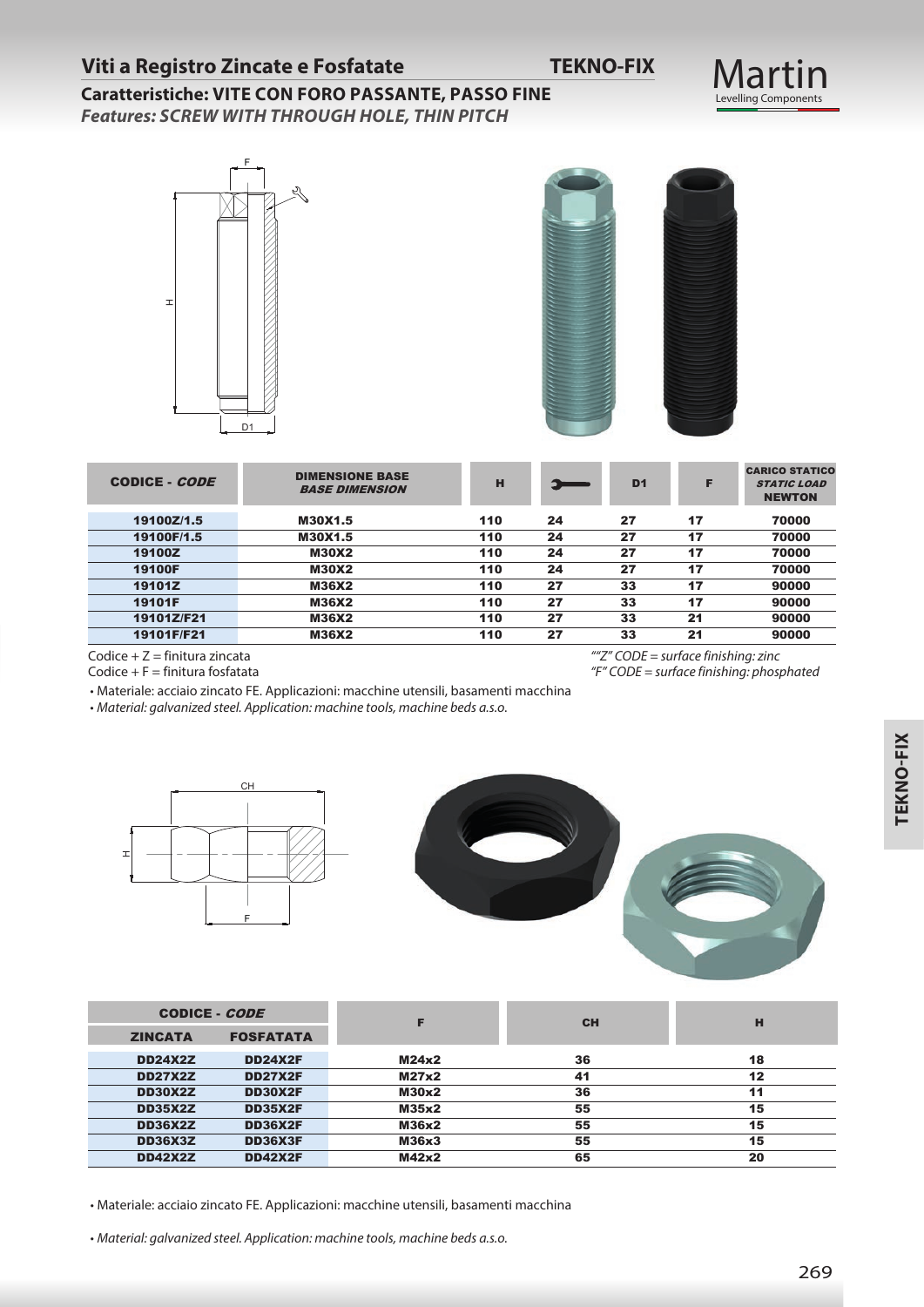

## **Viti a Registro Zincate e Fosfatate TEKNO-FIX**

**Caratteristiche: VITE CON FORO PASSANTE, PASSO FINE** *Features: SCREW WITH THROUGH HOLE, THIN PITCH*





| CODICE - <i>CODE</i><br>ZINCATA FOSFATATA | <b>DESCRIZIONE</b><br><b>DESCRIPTION</b> | H <sub>1</sub> | H <sub>2</sub> | п   |     | D <sub>1</sub> |      | <b>CARICO STATICO</b><br><b>STATIC LOAD</b><br><b>NEWTON</b> |
|-------------------------------------------|------------------------------------------|----------------|----------------|-----|-----|----------------|------|--------------------------------------------------------------|
| 19110Z 19110F                             | VITE M36x3                               | 135            | 15             | 116 | -41 | 22             | 36x3 | 90000                                                        |



| CODICE - <i>CODE</i>     | <b>DESCRIZIONE</b> | H1  | H <sub>2</sub> |     |    | D <sub>1</sub> |      | <b>CARICO STATICO</b><br><b>STATIC LOAD</b> |
|--------------------------|--------------------|-----|----------------|-----|----|----------------|------|---------------------------------------------|
| <b>ZINCATA FOSFATATA</b> | <b>DESCRIPTION</b> |     |                |     |    |                |      | <b>NEWTON</b>                               |
| 19111Z 19111F            | VITE $M42x2$       | 140 | 20             | 120 | 46 | 26             | 42x2 | 100000                                      |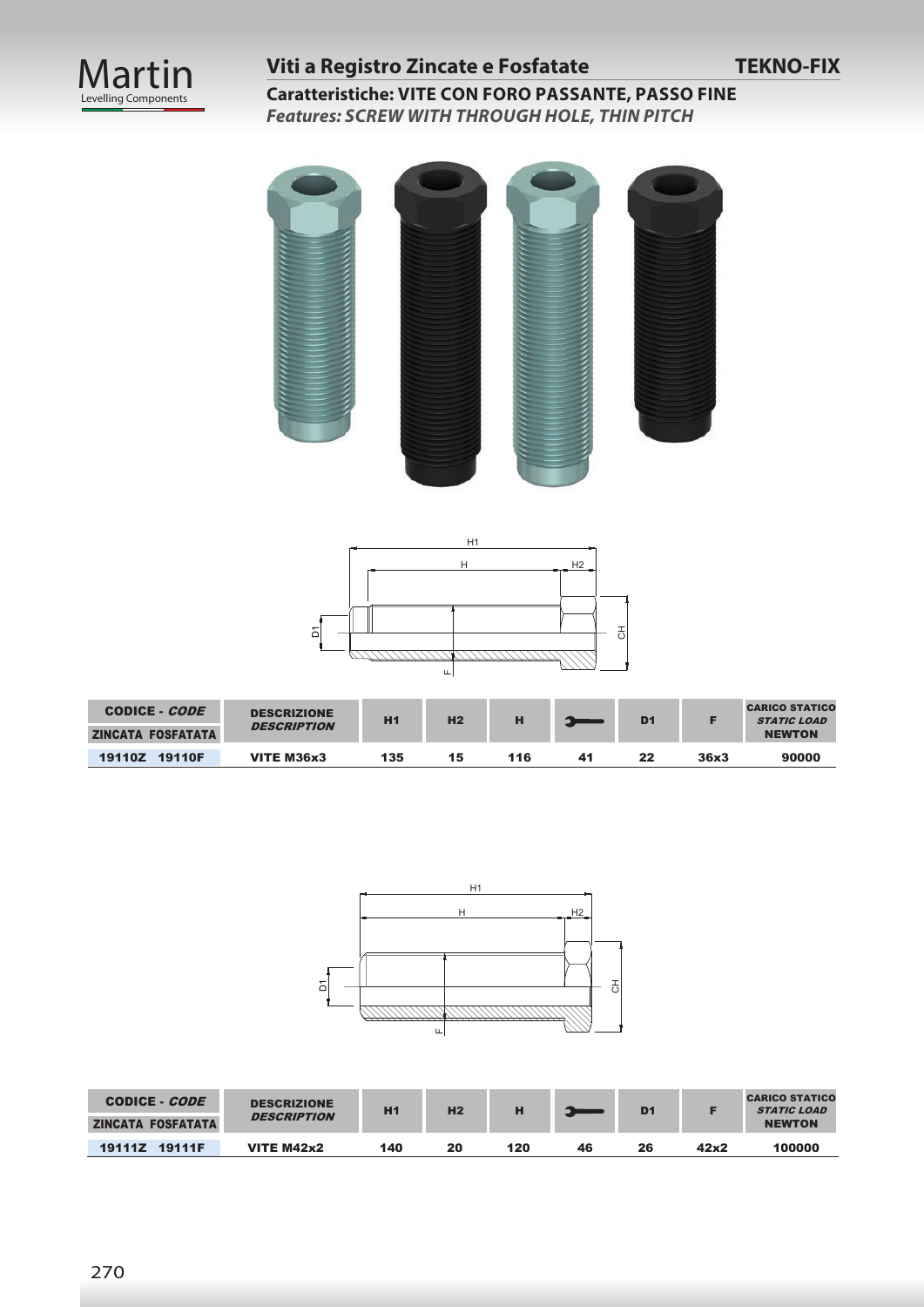# Martin<br>Levelling Components

## **Caratteristiche: VITE CON FORO PASSANTE, PASSO FINE**

*Features: SCREW WITH THROUGH HOLE, THIN PITCH*



| CODICE - <i>CODE</i>     | <b>DESCRIZIONE</b><br><b>DESCRIPTION</b> | H1 | H <sub>2</sub> | н  |    | D <sub>1</sub> |      | <b>CARICO STATICO</b><br><b>STATIC LOAD</b> |
|--------------------------|------------------------------------------|----|----------------|----|----|----------------|------|---------------------------------------------|
| <b>ZINCATA FOSFATATA</b> |                                          |    |                |    |    |                |      | <b>NEWTON</b>                               |
| <b>19112Z</b><br>19112F  | VITE M30x2                               | 87 | 12             | 70 | 36 |                | 30x2 | 70000                                       |



| CODICE - <i>CODE</i><br><b>ZINCATA FOSFATATA</b> | <b>DESCRIZIONE</b><br><b>DESCRIPTION</b> | H1  | H <sub>2</sub> | н   | 5- | D <sub>1</sub> |      | <b>CARICO STATICO</b><br><b>STATIC LOAD</b><br><b>NEWTON</b> |
|--------------------------------------------------|------------------------------------------|-----|----------------|-----|----|----------------|------|--------------------------------------------------------------|
| 19106F<br>19106z                                 | <b>VITE M27X2</b>                        | 90  | 12             | 70  | 27 | 15             | 27x2 | 65000                                                        |
| 19107F<br><b>19107Z</b>                          | <b>VITE M27X2</b>                        | 110 | 12             | 91  | 27 | 15             | 27x2 | 65000                                                        |
| 19108F<br>19108Z                                 | <b>VITE M27X2</b>                        | 125 | 12             | 106 | 27 | 15             | 27x2 | 65000                                                        |
| 19109F<br>19109Z                                 | <b>VITE M27X2</b>                        | 145 | 12             | 126 | 27 | 15             | 27x2 | 65000                                                        |



|                                                  |                      |                  | $\Delta$                                 |            | Щ              |            |           | 히              |                |              |                                                              |
|--------------------------------------------------|----------------------|------------------|------------------------------------------|------------|----------------|------------|-----------|----------------|----------------|--------------|--------------------------------------------------------------|
| CODICE - CODE<br><b>ZINCATA FOSFATATA</b>        |                      |                  | <b>DESCRIZIONE</b><br><b>DESCRIPTION</b> | H1         | H <sub>2</sub> | н          |           |                | D <sub>1</sub> | F            | <b>CARICO STATICO</b><br><b>STATIC LOAD</b><br><b>NEWTON</b> |
| 19112Z 19112F                                    |                      |                  | <b>VITE M30x2</b>                        | 87         | 12             | 70         | 36        |                | 17             | 30x2         | 70000                                                        |
|                                                  |                      |                  | ۵                                        |            | H1<br>H<br>Щ   |            | H2<br>공   |                |                |              | <b>CARICO STATICO</b>                                        |
| <b>CODICE - CODE</b><br><b>ZINCATA FOSFATATA</b> |                      |                  | <b>DESCRIZIONE</b><br><b>DESCRIPTION</b> | H1         | H <sub>2</sub> | н          |           |                | D <sub>1</sub> | F            | <b>STATIC LOAD</b><br><b>NEWTON</b>                          |
| 19106z 19106F                                    |                      |                  | <b>VITE M27X2</b>                        | 90         | 12             | 70         | 27        |                | 15             | 27x2         | 65000                                                        |
| 19107Z 19107F                                    |                      |                  | <b>VITE M27X2</b>                        | 110        | 12             | 91         | 27        |                | 15             | 27x2         | 65000                                                        |
| 19108Z 19108F<br>19109Z                          | 19109F               |                  | <b>VITE M27X2</b><br><b>VITE M27X2</b>   | 125<br>145 | 12<br>12       | 106<br>126 | 27<br>27  |                | 15<br>15       | 27x2<br>27x2 | 65000<br>65000                                               |
|                                                  |                      |                  | ۵                                        |            | H1<br>H<br>Щ   |            | H2<br>공   |                |                |              |                                                              |
| <b>ZINCATA</b>                                   | <b>CODICE - CODE</b> | <b>FOSFATATA</b> | <b>DESCRIZIONE</b><br><b>DESCRIPTION</b> | H1         | H2             | н          | <b>CH</b> | D <sub>1</sub> | F              |              | <b>CARICO</b><br><b>STATICO STATIC</b><br><b>LOAD NEWTON</b> |
| 19080Z/E27                                       | 19080F/E27           |                  | M24x2                                    | 105        | 15             | 85         | 27        | 13             | M24x2          |              | 60000                                                        |
| 19090Z/E27                                       | 19090F/E27           |                  | M24x2                                    | 160        | 15             | 136        | 27        | 13             | M24x2          |              | 60000                                                        |
| 19080Z                                           | <b>19080F</b>        |                  | <b>M24x2</b>                             | 105        | 15             | 85         | 24        | 13             | M24x2          |              | 60000                                                        |
| 19080Z/1.5                                       | 19080F/1.5           |                  | M24x1.5                                  | 105        | 15             | 85         | 24        | 13             | M24x1.5        |              | 50000                                                        |
| 19090Z                                           | 19090F               |                  | M24x2                                    | 160        | 15             | 136        | 24        | 13             | <b>M24x2</b>   |              | 60000                                                        |
| 19090Z/SF                                        | 19090F/SF            |                  | <b>M24x2</b>                             | 160        | 15             | 136        | 24        | $\blacksquare$ | M24x2          |              | 60000                                                        |
| 19102Z                                           | 19102F               |                  | M35x2                                    | 120        | 15             | 95         | 41        | 22             | M35x2          |              | 90000                                                        |
| 19103Z                                           | 19103F               |                  | M35x2                                    | 195        | 15             | 170        | 41        | 22             | M35x2          |              | 90000                                                        |
| 19104Z                                           | 19104F               |                  | M36x2                                    | 120        | 15             | 95         | 41        | 22             | M36x2          |              | 90000                                                        |
| 19105Z                                           | 19105F               |                  | M36x2                                    | 195        | 15             | 170        | 41        | 22             | M36x2          |              | 90000                                                        |